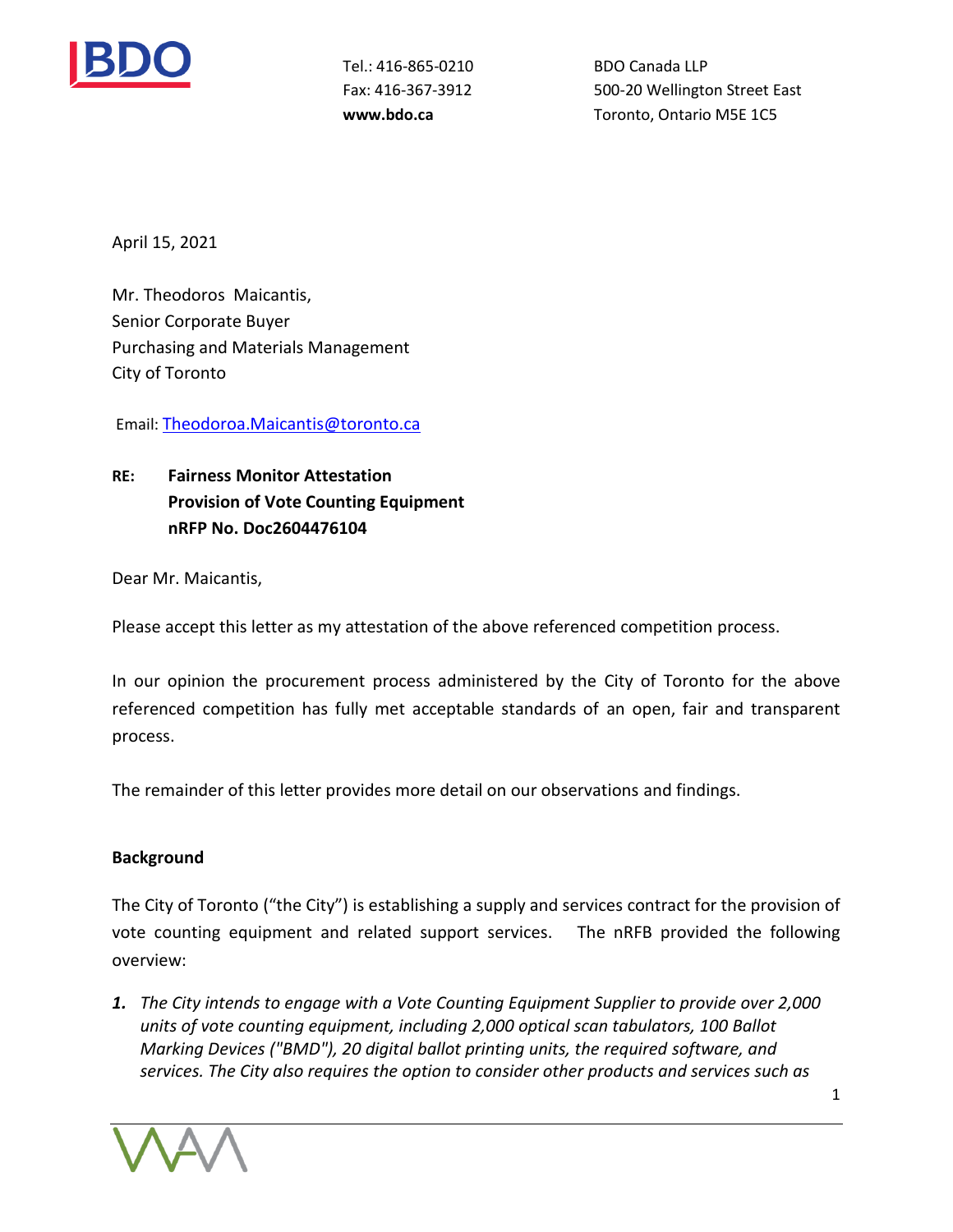*vote by-mail services, Ranked Ballot Election capable, and other voter enhancement opportunities. The City intends to review Proposals that deliver a Solution which will allow eligible voters at each voting place to hand mark a ballot.* 

 *2. The Solution is to be based on the model described in this nRFP and is to adhere to the City's objectives. The initial contract term will be ten (10) years, with an option in favour of the City to extend the agreement under the same terms and conditions for up to five (5) additional one-year terms, in order to cover the election cycles currently planned for the 2022, 2026 and 2030 Municipal Elections.* 

This nRFP was comprised of the following documents:

- Part 1 nRFP Process;
- Part 2 Agreement Terms and Conditions;
- Part 3 Requirements for Deliverables;
- Part 4 Submission Forms, consisting of:
	- $\circ$  Form A Bid Submission;
		- $\circ$  Form B Proposal and Qualifications;
		- $\circ$  Form C Organizational Capabilities
		- o Form D Client References
		- o Form E Proposed Staff Team, Resources, System/Solution, Workplan and Deliverables
		- o Form F Functional and Non-Functional Requirements
		- o Form G Technical Requirements
- Part 5 Instructions for Pricing
- Part 6 Pricing Form; and any Addenda to the above Parts.

## **Fairness Overview**

 As Fairness Monitor our role is to act as an independent observer of the process, to scrutinize and monitor all related procurement activities and to provide advice on how the City can achieve an appropriate level of fairness, openness and transparency.

an appropriate level of fairness, openness and transparency.<br>In order to fulfill our obligations, we reviewed all procurement-related documents, the observing the consensus scoring meetings, the proponent interviews and product demonstrations. evaluation methodology and all supporting evaluation documents as well as attending and

demonstrations.<br>We were also appraised of the price evaluation process and outcome.

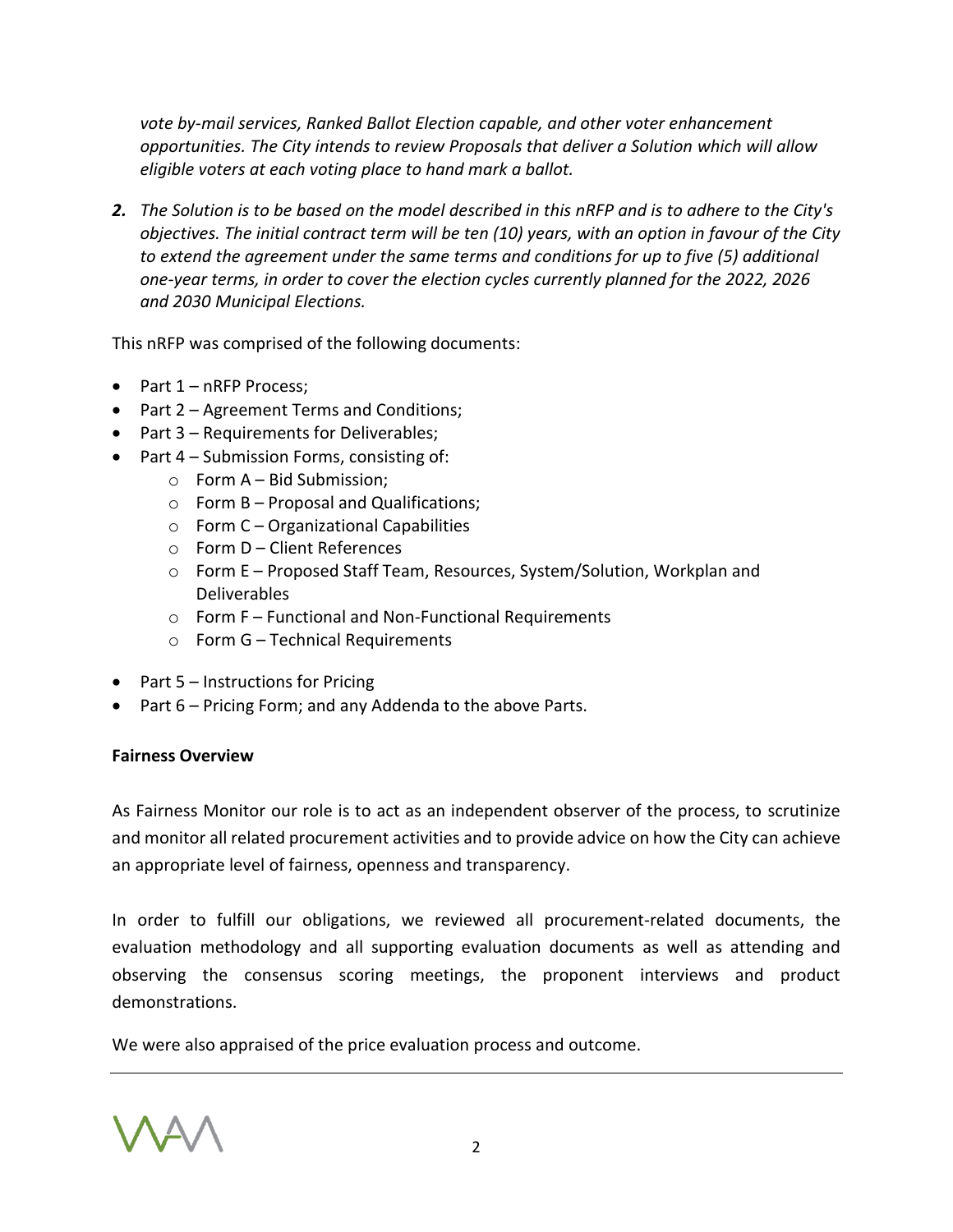Our work as Fairness Monitor has been limited to the procurement steps described above. The City is now entering the negotiations phase of the procurement and has agreed that it will consult with us during the negotiation period if issues or fairness-related concerns arise. We will not be participating directly in the negotiation meetings.

## **Fairness Observations**

 In our role as Fairness Monitor, we were involved in all aspects of the competition process. We were given multiple draft versions of the nRFP and were able to provide comments and suggestions. We noted that our input and advice was appropriately incorporated into the nRFP.

 It is important to note that we were engaged early in the procurement process. This allowed us to understand the project and provide advice early in the planning and nRFP writing stage.

 Once the nRFP was posted we monitored the proceedings to help make certain the process was administered in a manner that was consistent with the descriptions of these processes provided in the nRFP (*procedurally fair*). This included the issuing of addenda, the question and answer process and any other correspondence with potential vendors.

 During the nRFP open period the City issued three addenda made up of a series of questions and answers plus revisions to the nRFP document and attachments. In our opinion, all activities administered by the City during the nRFP open period were administered in a fair, open, and transparent manner and were consistent with best practices.

 Throughout the early stages of the procurement process including the time while the nRFP was open, we were given an opportunity to review and comment on the draft evaluation material. This included a document describing the roles and responsibilities of the evaluation team members, an Evaluation Guidebook, a training deck titled *Participant Guide* as well as a consensus scoring summary workbook. We noted that City staff were responsive to our comments and incorporated our suggestions into their documents.

 In terms of the evaluation process, we were apprised of the evaluation of the mandatory requirements (Stage I of the evaluation) which was conducted by the Procurement Lead with assistance from the Project Team from the City. We also attended and participated in the

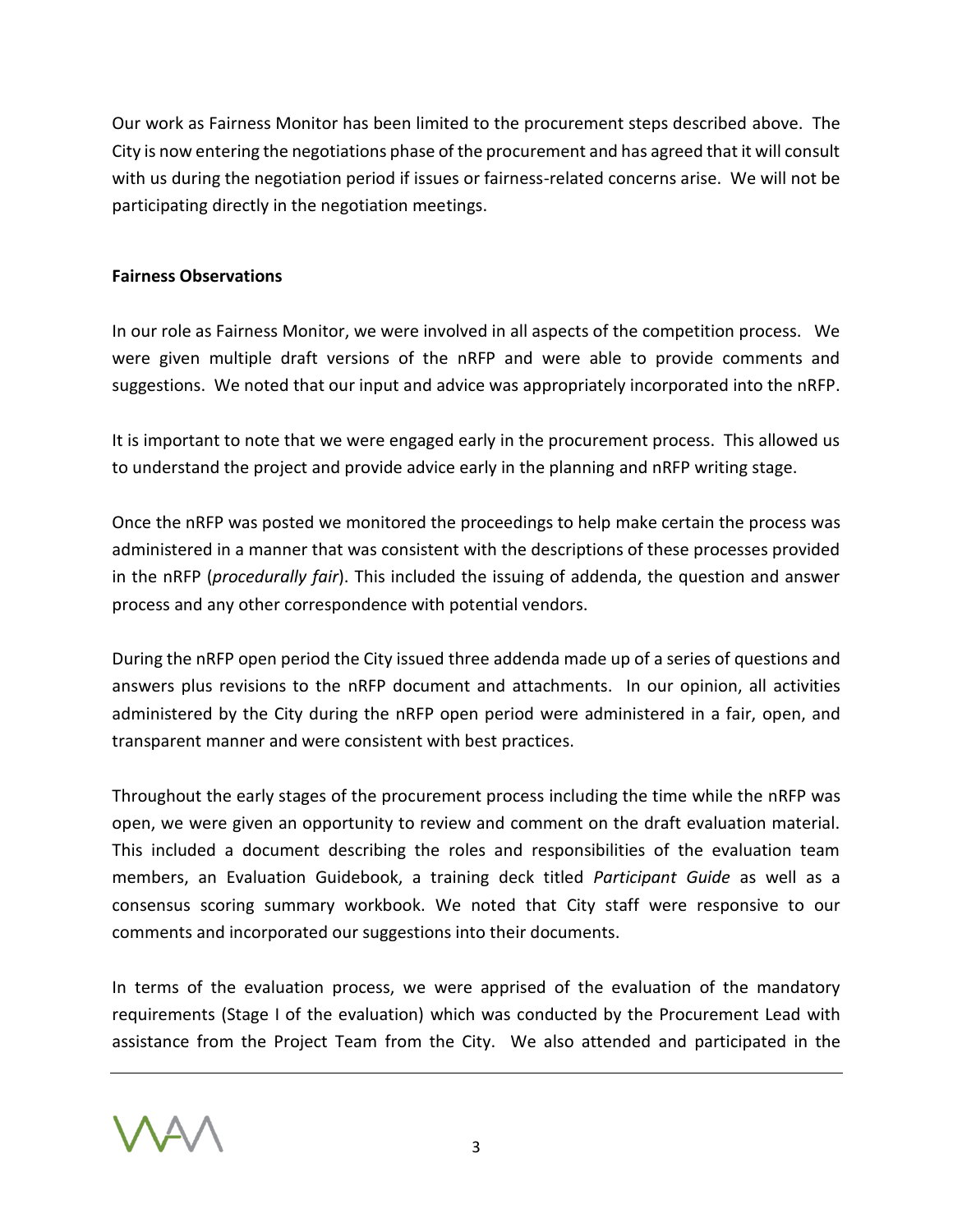evaluator training session and provided input on best practice for evaluators from a fairness perspective.

 The evaluation process included six separate evaluation teams, each evaluating and scoring a specific aspect of the proposal submission. The sixth evaluation team was the Procurement Team, which evaluated the pricing proposals. Each team included a set of evaluators, subject matter experts and technical support. As Fairness Monitor we participated in all stages of the evaluation process.

 Once the evaluators had completed their scoring of the rated requirements (Stage 2A, 2B, and 2C) of the evaluation, we attended and observed the consensus scoring sessions. Prior to the commencement of the consensus scoring, we provided a short overview of fairness considerations during consensus.

Once consensus scoring was completed, we were provided with a summary of the final scores.

 The next stage in the evaluation was the Executive Interviews followed by a live product demonstration. Again, each stage had a separate evaluation team which included SME's and technical support.

 Throughout the procurement process, the City was quick to advise us of any problems and regularly sought our advice on best practices. The City has consistently demonstrated throughout the process an eagerness to ensure they have conducted this competition in an open, fair and transparent manner.

 The Price Evaluation (Stage IIII of the evaluation) was administered by the Procurement Lead with input from the Procurement Team. This process was formula-driven so there was no need for our direct involvement. We were provided with the summary table of the price information and did review the document to make certain it was applied in a consistent manner.

## **Summary**

 In our professional opinion, the City has conducted this competition process to a high standard of openness, transparency and fairness. The nRFP was clearly written, and the City was very diligent in their description of the procurement process. The Evaluation Team was qualified to